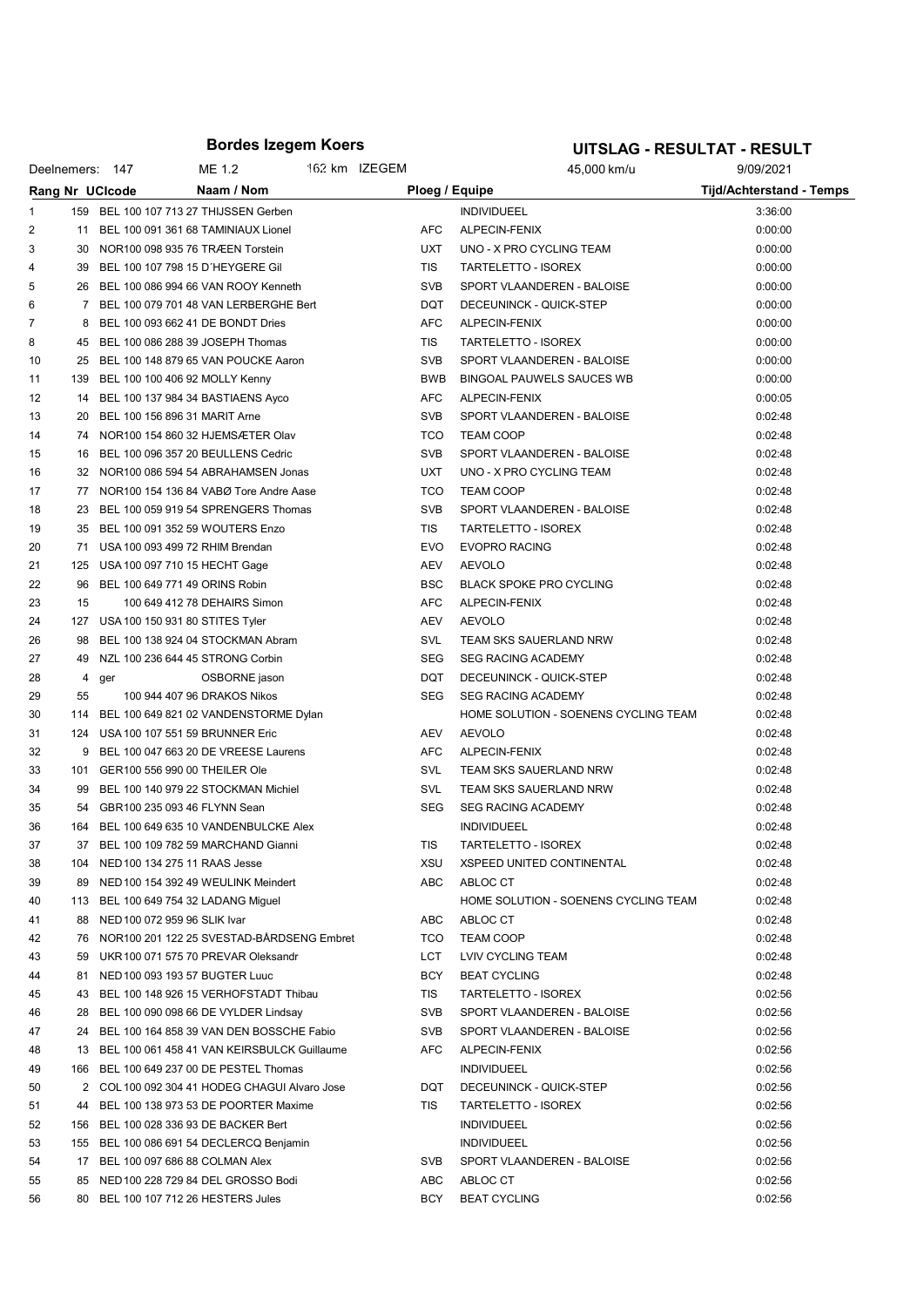## Bordes Izegem Koers

#### UITSLAG - RESULTAT - RESULT

|    |     | Deelnemers: 147             | ME 1.2                                           | 162 km IZEGEM |            | 45,000 km/u                          | 9/09/2021                       |
|----|-----|-----------------------------|--------------------------------------------------|---------------|------------|--------------------------------------|---------------------------------|
|    |     | Rang Nr UCIcode             | Naam / Nom                                       |               |            | Ploeg / Equipe                       | <b>Tijd/Achterstand - Temps</b> |
| 57 |     |                             | 82 NED 100 088 819 48 VAN SCHIP Jan Willem       |               | BCY        | <b>BEAT CYCLING</b>                  | 0:03:04                         |
| 58 |     |                             | 34 NOR100 146 413 24 SAUGSTAD Lars               |               | <b>UXT</b> | UNO - X PRO CYCLING TEAM             | 0:03:06                         |
|    |     | DNF / Abbandons / Opgaves : |                                                  |               |            |                                      |                                 |
|    |     |                             | 1 NZL 100 055 066 51 ARCHBOLD Shane              |               | <b>DQT</b> | DECEUNINCK - QUICK-STEP              |                                 |
|    | 3   |                             | BEL 100 022 640 23 KEISSE IIjo                   |               | <b>DQT</b> | DECEUNINCK - QUICK-STEP              |                                 |
|    |     |                             | 5 BEL 100 071 585 80 SERRY Pieter                |               | <b>DQT</b> | DECEUNINCK - QUICK-STEP              |                                 |
|    | 6   |                             | BEL 100 054 306 67 STEELS Stijn                  |               | DQT        | DECEUNINCK - QUICK-STEP              |                                 |
|    | 10  |                             | BEL 100 077 554 35 JANS Roy                      |               | <b>AFC</b> | ALPECIN-FENIX                        |                                 |
|    | 12  |                             | BEL 100 077 497 75 VERGAERDE Otto                |               | <b>AFC</b> | ALPECIN-FENIX                        |                                 |
|    | 19  |                             | BEL 100 099 911 82 GHYS Robbe                    |               | <b>SVB</b> | SPORT VLAANDEREN - BALOISE           |                                 |
|    | 21  |                             | BEL 100 146 233 38 MERTENS Julian                |               | <b>SVB</b> | SPORT VLAANDEREN - BALOISE           |                                 |
|    | 27  |                             | BEL 100 156 876 11 VANHOOF Ward                  |               | <b>SVB</b> | SPORT VLAANDEREN - BALOISE           |                                 |
|    | 31  |                             | NOR100 490 058 95 WÆRSTED Syver                  |               | <b>UXT</b> | UNO - X PRO CYCLING TEAM             |                                 |
|    | 41  |                             | BEL 100 086 379 33 VAN DE KERKHOVE Brent         |               | TIS        | TARTELETTO - ISOREX                  |                                 |
|    |     |                             | BEL 100 086 387 41 VAN BREUSSEGEM Elias          |               | TIS        |                                      |                                 |
|    | 42  |                             |                                                  |               |            | TARTELETTO - ISOREX                  |                                 |
|    | 50  |                             | GBR100 238 536 94 WOOD Harrison                  |               | <b>SEG</b> | <b>SEG RACING ACADEMY</b>            |                                 |
|    | 52  |                             | NED 100 232 847 31 KRUL Wessel                   |               | <b>SEG</b> | <b>SEG RACING ACADEMY</b>            |                                 |
|    | 53  |                             | NED 100 150 623 63 RASCH Jesper                  |               | <b>SEG</b> | <b>SEG RACING ACADEMY</b>            |                                 |
|    | 56  |                             | BEL 100 111 608 42 DE BROEDER Maxwell            |               | LCT        | LVIV CYCLING TEAM                    |                                 |
|    | 57  |                             | GER100 144 811 71 FRANZ Toni                     |               | LCT        | LVIV CYCLING TEAM                    |                                 |
|    | 58  |                             | GBR100 161 315 85 ROBINSON Oliver                |               | LCT        | LVIV CYCLING TEAM                    |                                 |
|    | 61  |                             | BEL 100 165 152 42 WERNIMONT Nicolas             |               | LCT        | LVIV CYCLING TEAM                    |                                 |
|    | 62  |                             | POR100 161 113 77 GONÇALVES Bernardo             |               | LCT        | LVIV CYCLING TEAM                    |                                 |
|    | 66  |                             | BEL 100 045 904 07 VAN STAEYEN Michaël           |               | <b>EVO</b> | <b>EVOPRO RACING</b>                 |                                 |
|    | 67  |                             | ESP 100 091 016 14 FONT MAS Bernat               |               | <b>EVO</b> | <b>EVOPRO RACING</b>                 |                                 |
|    | 68  |                             | BEL 100 099 674 39 SIEMONS Stijn                 |               | <b>EVO</b> | <b>EVOPRO RACING</b>                 |                                 |
|    | 69  |                             | AUS 100 111 378 06 MONK Cyrus                    |               | <b>EVO</b> | <b>EVOPRO RACING</b>                 |                                 |
|    | 70  |                             | EST 100 086 874 43 NISU Oskar                    |               | <b>EVO</b> | <b>EVOPRO RACING</b>                 |                                 |
|    | 72  |                             | USA 100 111 088 07 BROWN Jonathan                |               | <b>EVO</b> | <b>EVOPRO RACING</b>                 |                                 |
|    | 73  |                             | BRA 100 101 972 09 ZUCCO SCHIZZI Vitor           |               | <b>EVO</b> | <b>EVOPRO RACING</b>                 |                                 |
|    | 78  |                             | NOR100 199 047 84 DREGE André                    |               | <b>TCO</b> | <b>TEAM COOP</b>                     |                                 |
|    | 83  |                             | BEL 100 136 136 29 BOUTS Jordy                   |               | <b>BCY</b> | <b>BEAT CYCLING</b>                  |                                 |
|    | 86  |                             | NED 100 232 400 69 V.D. GRACHT Niels             |               | ABC        | ABLOC CT                             |                                 |
|    | 90  |                             | NED 100 834 594 87 NAT Joost                     |               | ABC        | ABLOC CT                             |                                 |
|    | 91. |                             | NZL 100 220 272 66 WATTS Kiaan                   |               | <b>BSC</b> | <b>BLACK SPOKE PRO CYCLING</b>       |                                 |
|    |     |                             | 92 NZL 100 150 117 42 FOUCHE James               |               | BSC        | <b>BLACK SPOKE PRO CYCLING</b>       |                                 |
|    |     |                             | 93 NZL 100 217 794 13 KENCH Joshua               |               | <b>BSC</b> | <b>BLACK SPOKE PRO CYCLING</b>       |                                 |
|    |     |                             | 95 NZL 100 111 567 01 BATT Ethan                 |               | <b>BSC</b> | <b>BLACK SPOKE PRO CYCLING</b>       |                                 |
|    |     |                             | 100 GER100 540 698 04 BORRESCH Julian            |               | SVL        | TEAM SKS SAUERLAND NRW               |                                 |
|    |     |                             | 102 GER100 364 954 24 MÜNSTERMANN Per Christian  |               | SVL        | <b>TEAM SKS SAUERLAND NRW</b>        |                                 |
|    |     |                             | 103 GER100 157 667 26 KNOLLE Jon                 |               | SVL        | TEAM SKS SAUERLAND NRW               |                                 |
|    |     |                             | 105 AUS 100 938 996 20 MUELLER Taj               |               | XSU        | XSPEED UNITED CONTINENTAL            |                                 |
|    | 106 |                             | 100 158 254 31 BORGERS Gilles                    |               | XSU        | <b>XSPEED UNITED CONTINENTAL</b>     |                                 |
|    |     |                             | 107 BEL 100 131 180 20 DANIELS Simon             |               | XSU        | <b>XSPEED UNITED CONTINENTAL</b>     |                                 |
|    |     |                             | 108 CAN 100 474 611 71 NORDEMANN-DA SILVA Daniel |               | XSU        | <b>XSPEED UNITED CONTINENTAL</b>     |                                 |
|    |     |                             | 109 NED 100 156 851 83 MOL Wesley                |               | XSU        | XSPEED UNITED CONTINENTAL            |                                 |
|    |     |                             | 110 GBR100 139 313 05 TEASDALE Joshua            |               | XSU        | <b>XSPEED UNITED CONTINENTAL</b>     |                                 |
|    |     |                             | 112 BEL 100 649 479 48 SQUIRE Ben                |               |            | HOME SOLUTION - SOENENS CYCLING TEAM |                                 |
|    |     |                             | 115 BEL 100 649 489 58 VAN DE WYNKELE Lorenz     |               |            | HOME SOLUTION - SOENENS CYCLING TEAM |                                 |
|    |     |                             | 117 BEL 100 649 464 33 VANGHELUWE Warre          |               |            | HOME SOLUTION - SOENENS CYCLING TEAM |                                 |
|    |     |                             | 118 BEL 100 649 838 19 VIDTS Obie                |               |            | HOME SOLUTION - SOENENS CYCLING TEAM |                                 |
|    | 119 |                             | 100 649 842 23 DEWEERDT Siebe                    |               |            | HOME SOLUTION - SOENENS CYCLING TEAM |                                 |
|    |     |                             |                                                  |               |            |                                      |                                 |
|    |     |                             | 121 USA 100 147 575 22 MCGILL Scott              |               | AEV        | AEVOLO                               |                                 |
|    |     |                             | 122 USA 100 635 632 72 MCNEIL Aidan              |               | AEV        | <b>AEVOLO</b>                        |                                 |